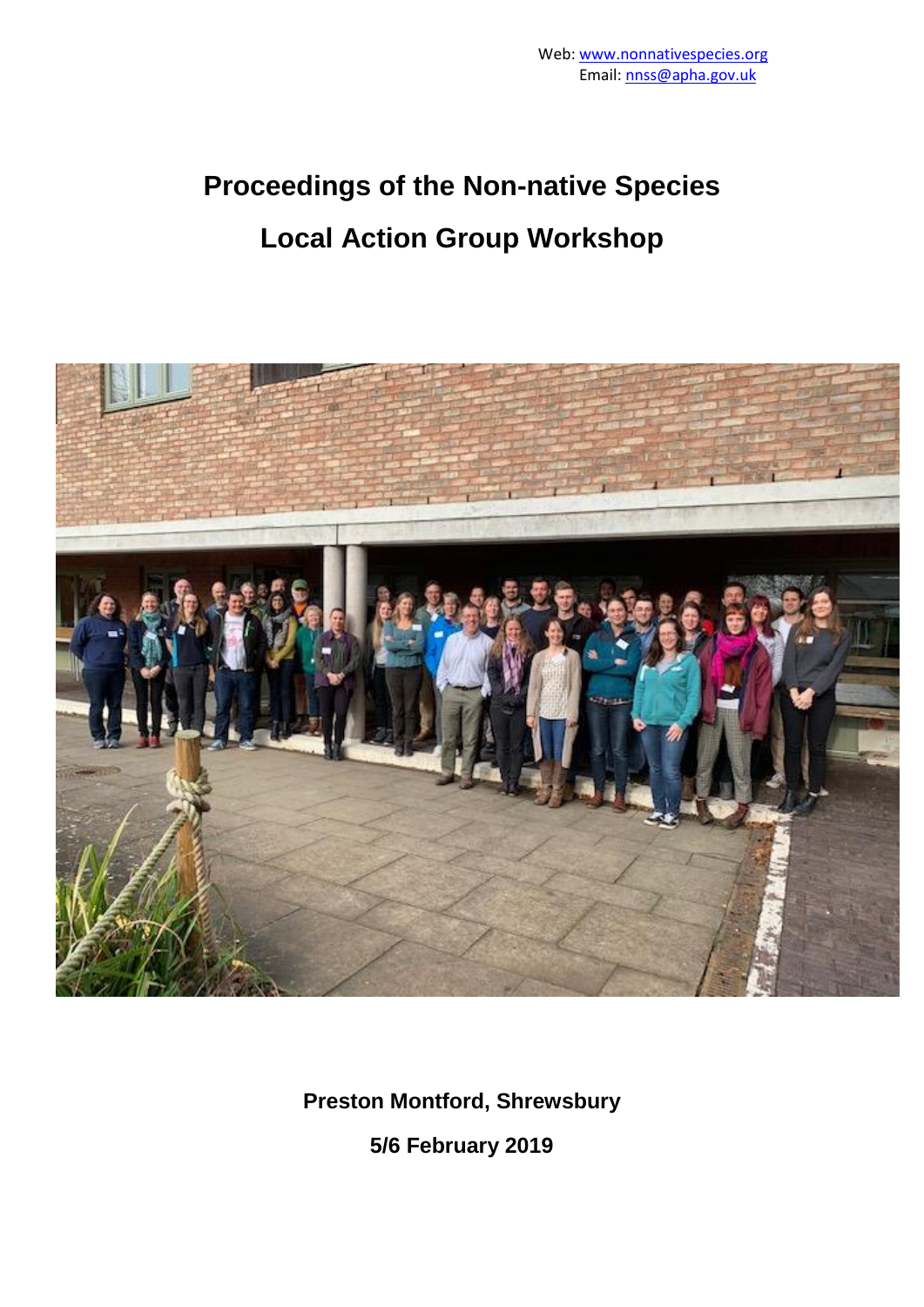

#### **Programme**

On  $5<sup>th</sup> - 6<sup>th</sup>$  February 2019 the GB Non-native Species Secretariat organised the 10th Local Action Group Workshop, funded by Defra, at Preston Montford Field Studies Centre, Shrewsbury.

# **Day 1**

- **11:30** Registration and refreshments
- **12:00** *Lunch*
- **13:00** Welcome and highlights over the past 10 years (Niall Moore, NNSS)
- **13:20** Defra update (Angela Taylor, Defra)

# **SESSION 1: PRESENTATIONS**

- **13:40** Asian hornet update (Nigel Semmence, APHA)
- **14:00** RAPID Life (Alexia Fish, APHA)
- **14:15** Using INNS Mapper (John Cave, Yorkshire Wildlife Trust)
- **14:30** *Refreshments*

# **LAG PRESENTATIONS**

- **14:45** Network Rail (Catherine Chatters, Hampshire & Isle of Wight Wildlife Trust)
- **14:55** Sharing best practice for biosecurity (Martin Fenn, Environment Agency)

# **SESSION 2: BIOSECURITY AND COMMS**

**15:05** Introduction (Lucy Cornwell, GB NNSS)

# **15:20 BREAKOUT SESSION 1**

**17:30** Close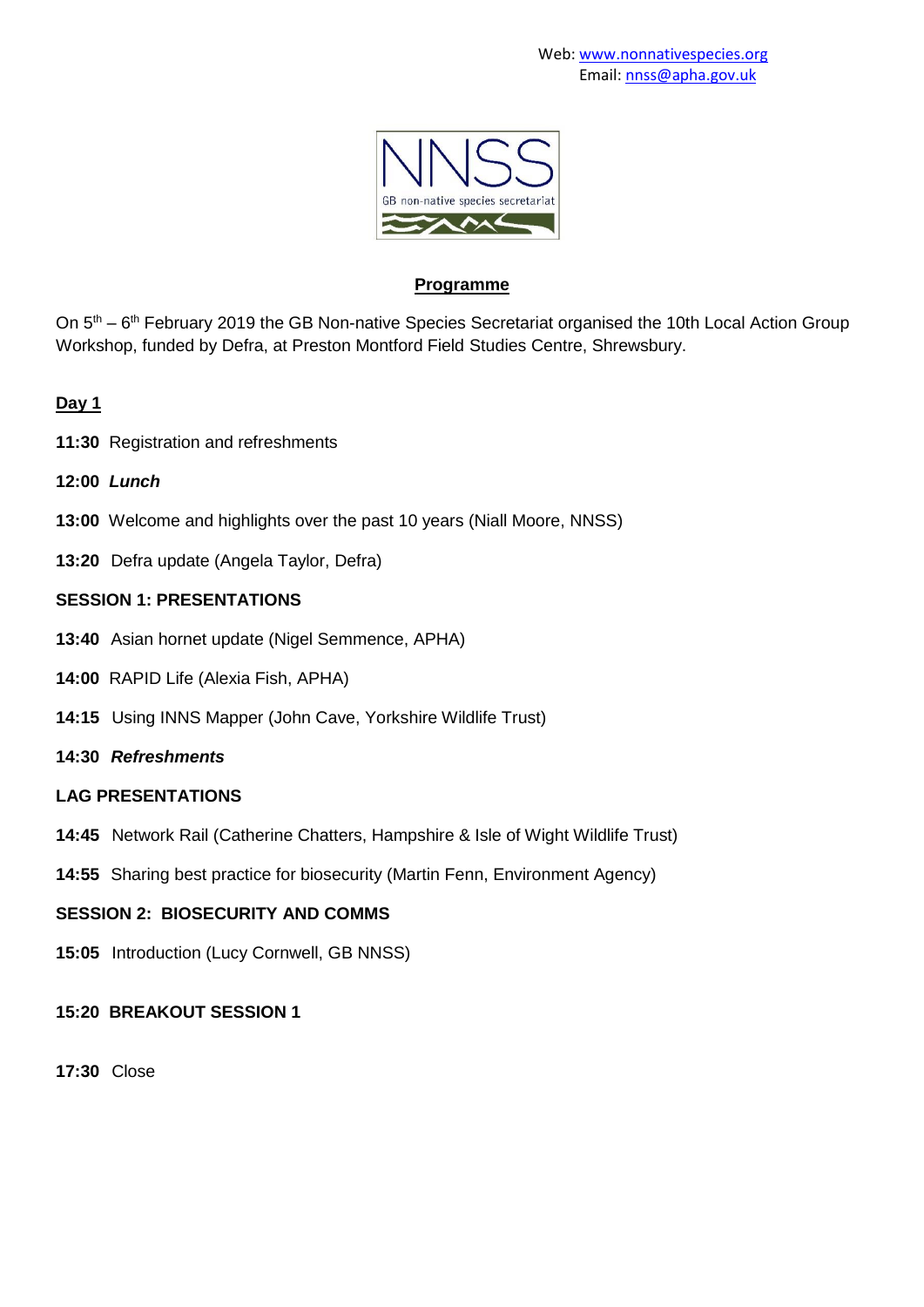# **Day 2**

#### **SESSION 3: LAG PRESENTATIONS**

- **09:15** Biosecurity to slow the spread of INNS (Ellen Paganini, Yorkshire Dales INNS Steering Group)
- **09:25** Human benefits of invasive species management (Nicola Morris, Cornwall / South West Invasive Species Forums & CINNG)
- **09:35** Managing the risk of INNS within the South West region and DISI Update (Kate Hills, South West Water)
- **09:50** Water supply vs INNS: the provision of water and prevention of spread (Rachel Naden, Yorkshire Water)

#### **SESSION 4: FUNDING AND LANDSCAPE SCALE INNS WORK**

- **10:00** Funding ideas (Sally Potts, BEACON)
- **10:10** Environmental Land Management Scheme (Niall Moore, GB NNSS)
- **10:20** *Refreshments*

#### **10:35 BREAKOUT SESSION 2**

How could we design a LMS to tackle INNS and support LAG's

Future funding

- **12:00** Summary (Niall Moore, GB NNSS)
- **12:15** *Lunch*

#### **SESSION 5: LAG PRESENTATIONS**

- **13:15** The River Barle Signal Crayfish Project (Nicky Green, River Barle Signal Crayfish Project)
- **13:25** Update on LAG work (Sandy Belloni, Community Connection Projects CIC)
- **13:35** Our River Wellbeing Project Update (Lyn Byrne, NWWT)
- **13:45** An update on the biocontrol of Crassula helmsii (Sonal Varia, CABI)
- **13:55** *Refreshments*

# **CLOSING COMMENTS**

General questions and closing comments (Niall Moore, GB NNSS)

**14:30** Close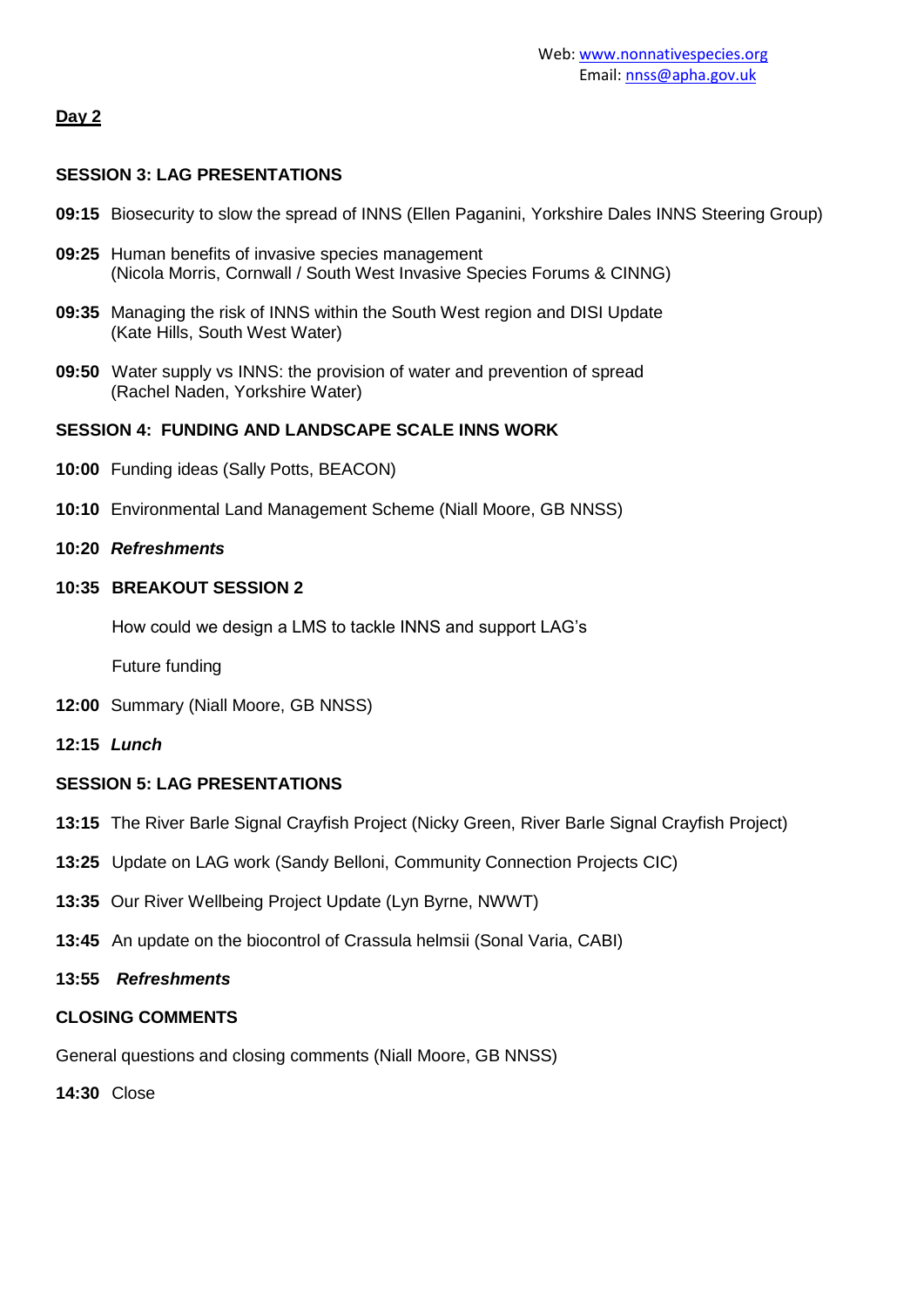# **Breakout Session Feedback**

#### **Day One 15:30**

#### **Breakout Session 1 – (Group A) – Biosecurity at Events**

A practical demonstration of how biosecurity is carried out at events was given. Thank you to Bekka Corrie-Close (CFINNS Initiative) and Lyn Byrne (NWWT) who kindly brought along various types of equipment to demonstrate.

#### **Day One 15:30**

#### **Breakout Session 1 – (Group B) - Invasive Species Week 2019**

The group discussed the following questions:

- *a) Which species do you think we should focus on in our communications to the public during Invasive Species Week to highlight the impacts on the following environments:*
	- *Freshwater*
	- *Urban*
	- *Marine*
	- *Woodland*
	- *Islands*
- *b) Do you have any images / footage that could be used in a video to be shared on social media?*
- *c) What is your LAG going to do for Invasive Species Week? (see list of suggestions if you need ideas)*
- *d) How can the NNSS help you to prepare for Invasive Species Week (i.e. do you need copies of awareness raising materials, do you need help with messaging or a press release?)*

#### **Species to focus on:**

Freshwater

Amphibians – chytrid

#### Woodland

- Himalayan balsam (altering soil, affects erosion and flooding, see Stirling University report on biodiversity decrease as a result of this species)
- American skunk cabbage (Neil Sanderson report on impact of ASC in wet woodland, significant decline in biodiversity – impact on marsh marigold, opposite leaf saxifrage…)
- Spanish bluebell (impact on native bluebell)
- Rhododendron
- Cherry laurel
- Giant hogweed (growing in dense woodland)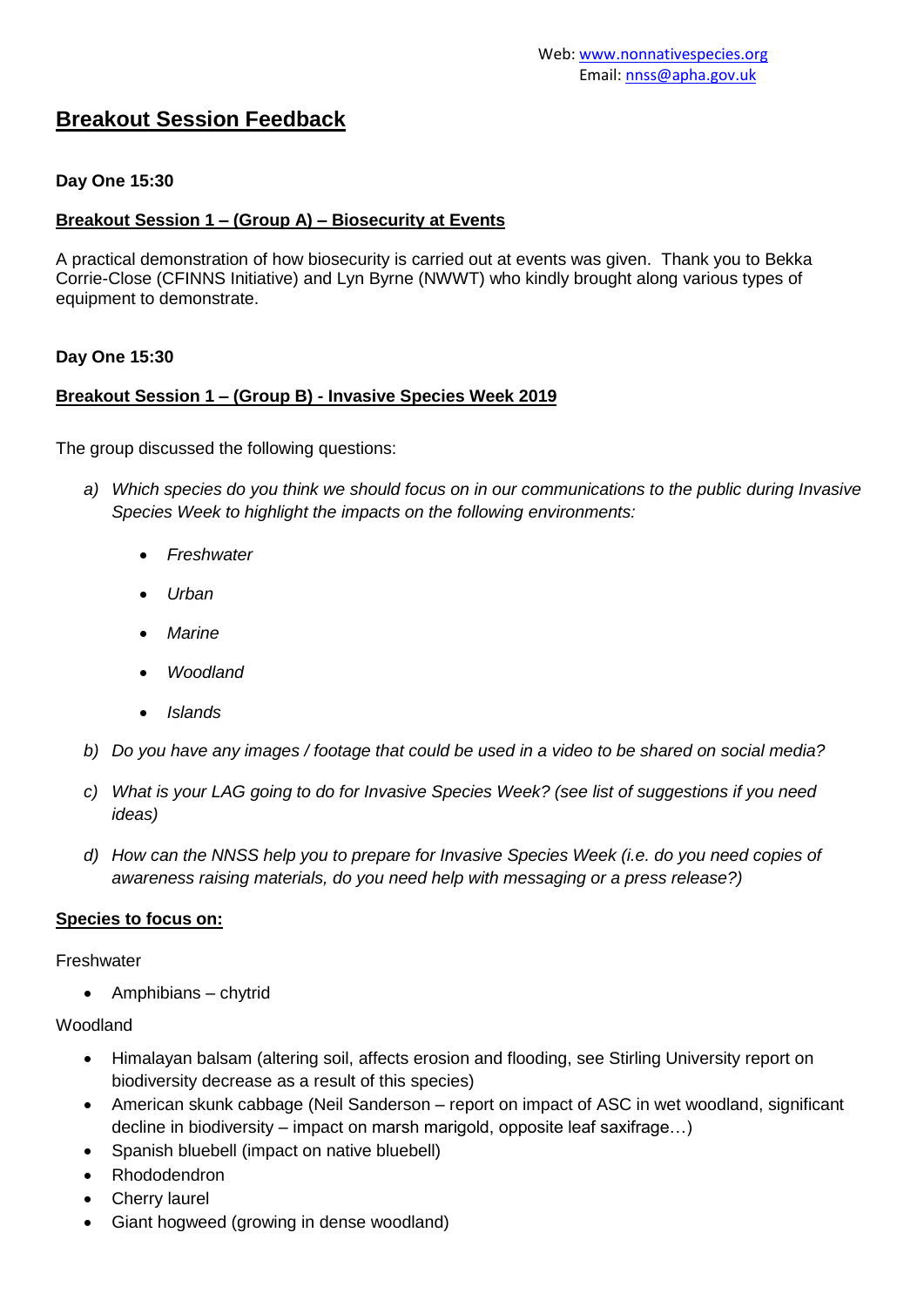# Islands

• Brown rats

# **Urban**

- Asian hornet
- Japanese knotweed
- Pond plants crassula
- Buddleja
- Bamboo
- **•** Goldfish
- Terrapins
- Cotoneaster
- Crocosmia
- Winter helibore
- Fly tipping garden waste
- Montbretia
- Gunnera

# Marine

- Lobster (compassionate release)
- D. vex
- Pacific oyster

Location specific examples:

- Cairngorms
	- o issues with mink
	- o tree diseases spread by rhododendron (poisonous honey)
- IOW
	- $\circ$  don't have mink so water vole population thriving
- Anglesey
	- $\circ$  Removed grey squirrel so red squirrel population increased over last 20 years, now spreading into the mainland

# **Images / footage**

- New Forest
- Footage of alpine newt (Alexia)
- Underwater footage of Didemnum vexillum off kent coast
- MVCP footage of tadpoles
- Use introductory question in biosecurity e-learning (you wouldn't do this)

# **LAG events**

- New Forest Non-native Plants Project have a talk arranged with a local garden centre
- Nature Conservation Services planning an article in local paper
- Isle of Wight LAG running an INNS control session during the walking festival
- Medway Valley Countryside Partnership arranged a series of plays in local schools throughout the week (reaching ~700 children). Family fun day.
- BEACON planning something again with Manchester Museum
- Yorkshire Wildlife Trust balsam bashing with British Canoeing, will be running biosecurity with volunteers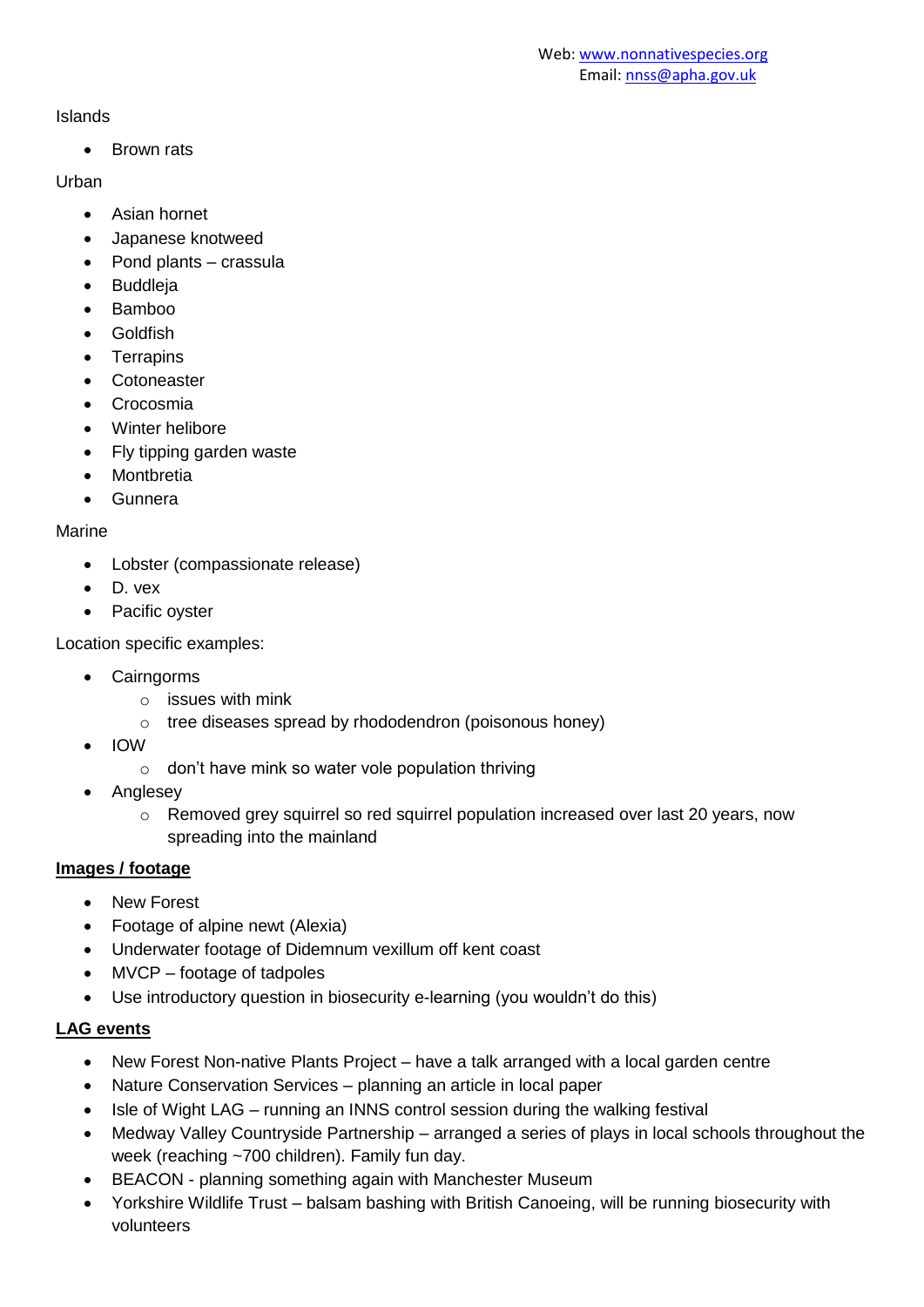- Defra looking for a volunteer day between Bristol and London. Suggested contacts:
	- o Thames 21
	- o Wandle Trust
	- o Lee Valley
	- o Natural England
	- o National Trust
- Gardener's Question Time TR

# **Suggestions for other events:**

- Invasive species trails at museums:
	- o NHM
	- o Bristol Zoo
	- o Kew Gardens
	- o RHS gardens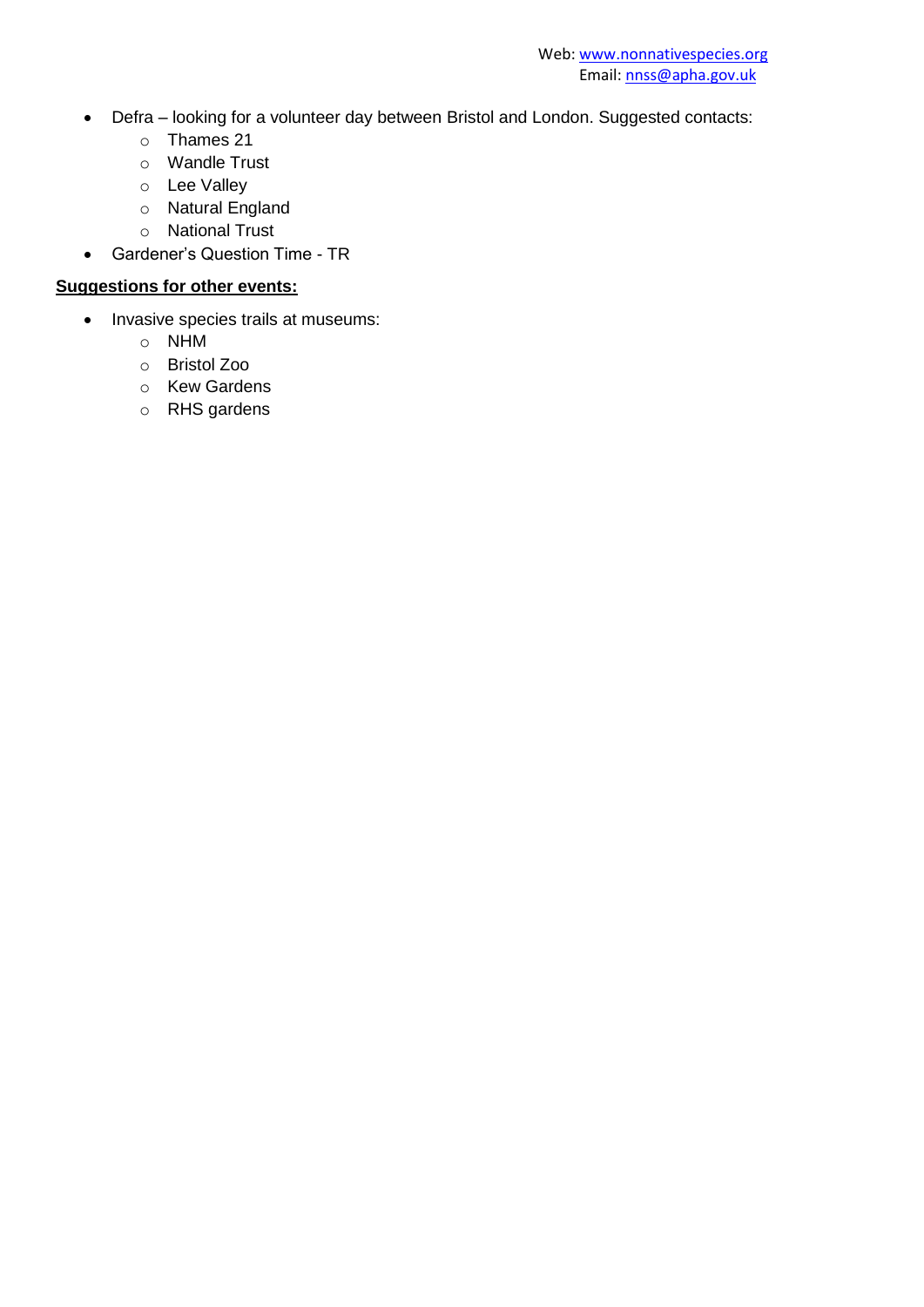#### **Day One 15:30**

## **Breakout Session 1 – (Group B) - Be Plant Wise**

The group discussed the following questions

- *a) Do you have any recommendations for the type of materials that should be produced in the update (which have worked well in your own awareness raising work)?*
- *b) Are there any issues which regularly come up when you talk to people about their garden plants that are not currently covered by the campaign?*
- *c) Do you have any other recommendations for updates to existing materials?*

#### **Useful materials**

- Leaflets
- Posters
- Alternatives booklets / suggestions
- Lilypads (used by LAGs in photographs with garden centres that have signed up to the campaign)

#### **Issues and potential ways to address these:**

Disposal:

- Need to highlight consequences of fly tipping or dumping garden waste on a hedge or boundary
- Guidance needs to be sensible grass cuttings / chippings unlikely to cause an issue
- Include positive advice on composting / mulch retailers / trade could also benefit from this by promoting composting equipment
- Mindful gardening be self contained
	- o Be considerate of the species you plant and how you will dispose of them
- Include guidance on wildlife gardening (e.g. native plants to use for this)
- If someone is having to remove a plant from their garden because it is a problem, imagine what the impact would be in the wild

#### **Suggestions for updates to material:**

- Three step approach good
- Reduce text in leaflets
- Include QR codes
- Include examples of INNS to demonstrate their impact
- Front of the leaflet needs to be clearer on what the campaign is about

#### **Materials / guidance wanted for the following groups:**

- LAGs
- Businesses
- Landscapers
- **Contractors**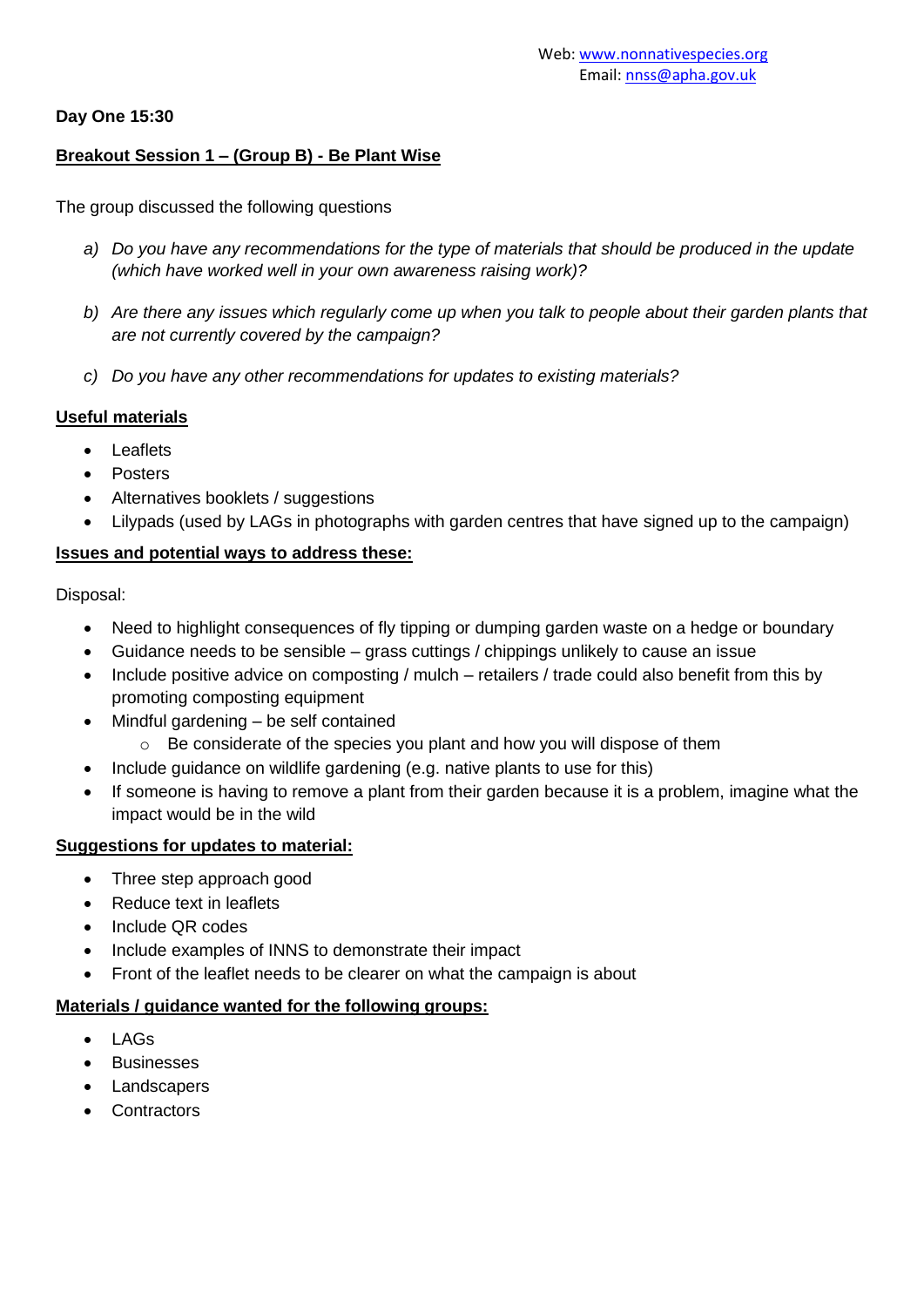**Day Two 10:35**

## **Breakout Session 2 – How could we design a LMS to tackle INNS and support LAG's**

70% of the UK land area (17.4 million hectares) is agricultural land and the EU's Common Agricultural Policy (CAP) has provided the majority of farm incomes (currently 50-60% in the UK) for many decades. CAP is agreed at an EU level in 7 year tranches – the current one from 2014 to 2020. The UK allocation for CAP for this tranche totals £24.6 Billion (£3.5 Billion per annum). CAP support is composed of 2 types of payment – (i) Direct payments (called Pillar 1) which make up over 90% of the total and (ii) Payments for rural development and the environment (Pillar 2) which total £2.3 billion over the 7 years (around £328 Million per annum). The proportion devoted to Pillar 2 varies across GB – 15% (the maximum allowed under CAP rules) in Wales, 12% in England and 9.5% in Scotland.

The vast majority of CAP payments are still based on the land area but, as we leave the EU, we will have the opportunity to drastically change our approach. The UK Government has stated that it wants to move away from direct payments by land area and towards 'providing public money for public goods' with most of the emphasis on the environment – including building natural capital thinking into our approach to land use management. This change in approach will be phased in over several years but probably not fully in place until 2024.

This workshop aims to explore ways in which we could use the new Environment Land Management Schemes (that will be piloted over the coming years) to contribute to achieving the aims of the GB INNS Strategy.

The group discussed the following questions:

- *How could we design the payments for optimal landscape-scale control?* 
	- o *Who should receive the payments – land owners, land managers, others? Could we pay coordinators?*
	- o *What species should we be looking to control as a priority?*
		- *Aquatic plants*
		- *Terrestrial plants*
		- *Riparian plants*
		- *Animals.*
- *As well as management of INNS on the ground could we also get land management support to assist with:*
	- o *Prevention*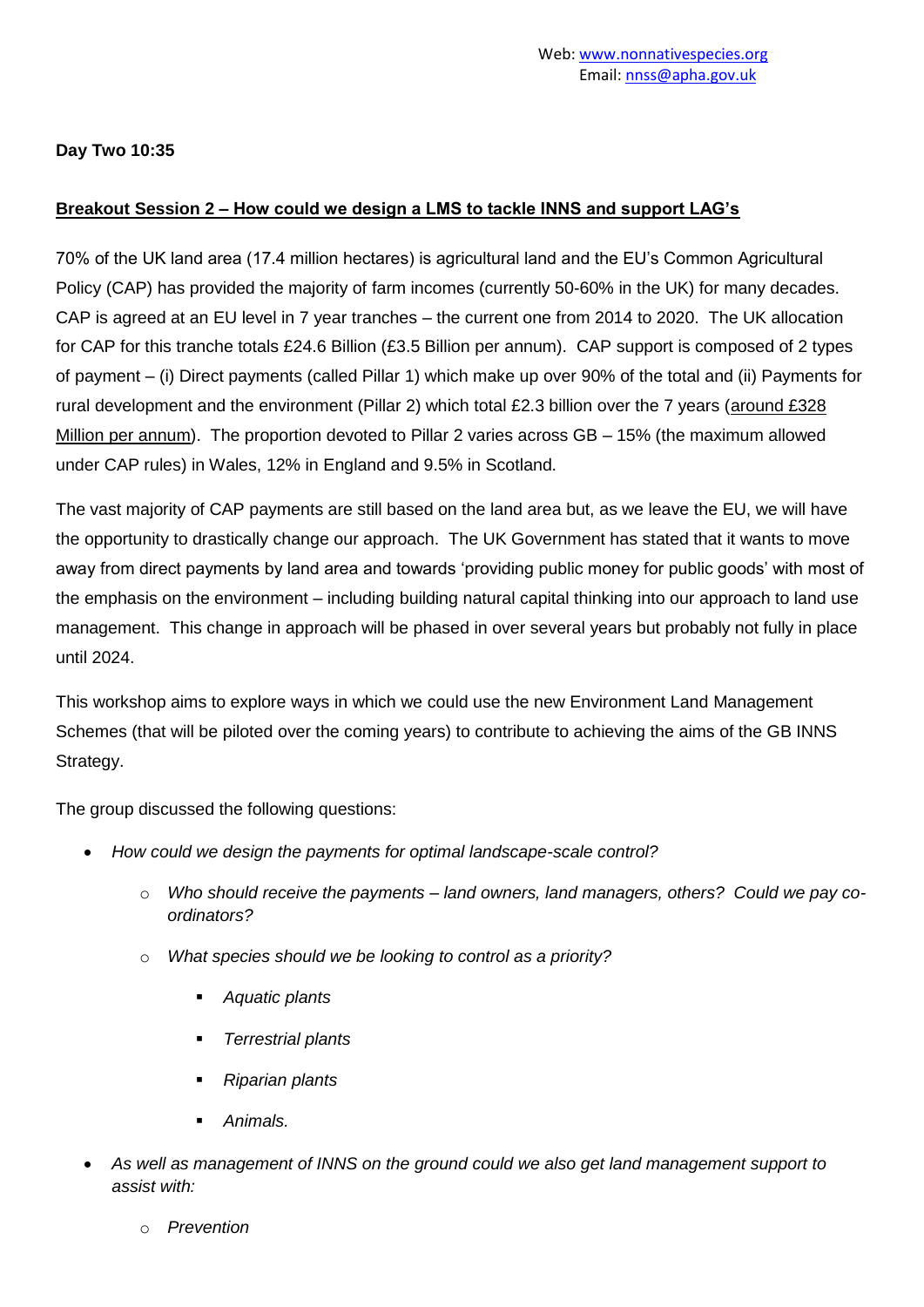- o *Surveillance and rapid response*
- o *Restoration?*
- *Could we get the money to assist with capital spending – putting in place structures to assist with biosecurity?*
- *Are there relevant connections to the replacement of WFD?*
- *Could we have for instance 'mink-sensitive areas' like there were 'nitrate-sensitive areas' in the past? [this would concentrate effort in particular areas].*

# **LMS:**

- *When would it start?* Current scheme ongoing till 2020 then trials, so 2024 will kick in properly
- Could be a potential way of funding delivery of ISAPs (top down strategic approach, obligation under IAS Reg)
- Could use RIMPs to guide this
- One attraction will be multiple benefits link to nutrient issue (on aquatic side in particular)
- A great outcome would be long term projects being funded (not needing to reinvent projects to get more funding).

# **Issues to address**

- Need to favour early intervention and avoid landowners waiting to apply till INNS are a big issue
- Could take Natural Capital Approach, need to be clear what the impact of INNS are on this Defra are commissioning some research to look at this
- Surveillance is important, avoid duplication of databases of INNS
- Need to convince treasury of benefit of leveraging volunteers (huge return)
- Need monitoring and enforcement to ensure money not wasted. Lots of farmers aren't carrying out other actions in scheme (this is not an INNS specific issue, lack of enforcement across scheme overall)
	- Create a regime where farmers benefit from having good quality habitat, LAGs are an ideal means to administer this scheme (farmers to be grateful to LAGs for doing this)
	- LAGs could be eyes and ears to tip off enforcement issues. In past the scheme was enforced by MAFF, then NE (too small to do this and not much background in enforcement) not an ideal agency that this should sit with now
	- Doesn't work having the same agency providing encouragement and enforcement
	- LAGs, Wildlife Trusts etc can work across boundaries
	- *Enforcement – do we have examples of EA taking action for landowners breaching terms of funding* 
		- o Only if in breach of legislation they enforce (EP act) don't enforce agricultural policy
		- o RPA do this

# **Barriers to funding experienced by LAGs:**

- Finding out which landowner given the cash data protection issues. Sal worked with NE to use their mailing lists to send out LAG info to them. *Under LMS other organisations (not just farmers) could apply for funding anymore so could remove that issue*
- Delays in funding are an issue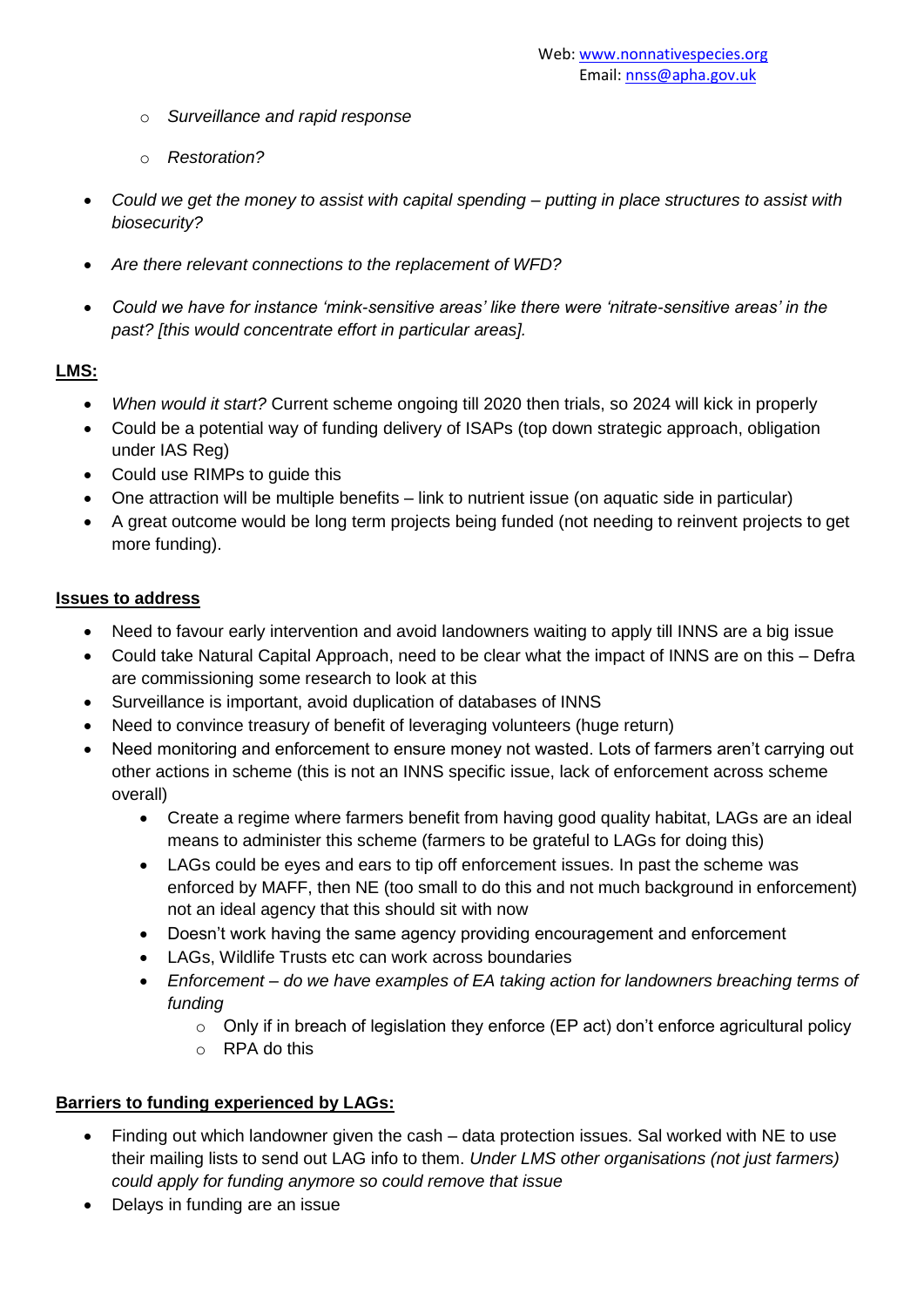- Funding often needed to do the work to prepare management plans (revenue funding). This could be small pots of money
- Smaller funding schemes sometimes won't fund similar projects

# **LAG advice on funding**

- Be creative don't think in terms of funding for INNS project, add in INNS management as a consequence of what you're doing
	- E.g. look at water quality
- Avoid shoehorning your project into applications, better to have a management plan developed and apply for appropriate funding (RIMPS will help with this)

#### **Other funding schemes and experiences with these:**

# **SR19**

- SR19 has an element for LAG coordination which could be sooner than LMS
- Current applicants have been told that they won't be disadvantaged under the new scheme when this comes along if they've already won funding

# **Heritage Lottery Funding**

- Money thrown away, not tackling upstream or joint approach etc. *(If LAGs can apply for LMS funding plans for control could be made more strategic, link funding to what the whole catchment is doing)*
- Livington Pennington Council own Pennington common (SSSI) and won a contract to manage woody INNS. HIWWT LAG have been given part of this funding to control various species
- MVCP LAG have found that the three year HLF funding cycle is not long enough, trying to get HLF to change this
- Landowner received HLF funding for American skunk cabbage control upstream but wouldn't do it, NE were ineffective in enforcing this

# **MSFD**

- Behind other areas
- Not sure what will happen post EU Exit

#### **WFD**

Business as usual post EU Exit (domestically funded)

# **Community Infrastructure Legislation**

- If LA wanted to use money to improve a school can only do this 5 times
- When planning authorities look back at whether this has been used in past get round this by specifying individual projects (so not picked up) need management plan in place to do this
- Make plan as spatial as possible

# **Structural funds and Local Economic Partnerships**

# *Are there replacement funding sources for these?*

- EA looking at natural capital LAGs need to get in and talk to them to influence this
- Could they fund biosecurity infrastructure? Farmers would like this (foot & mouth pressure washers etc)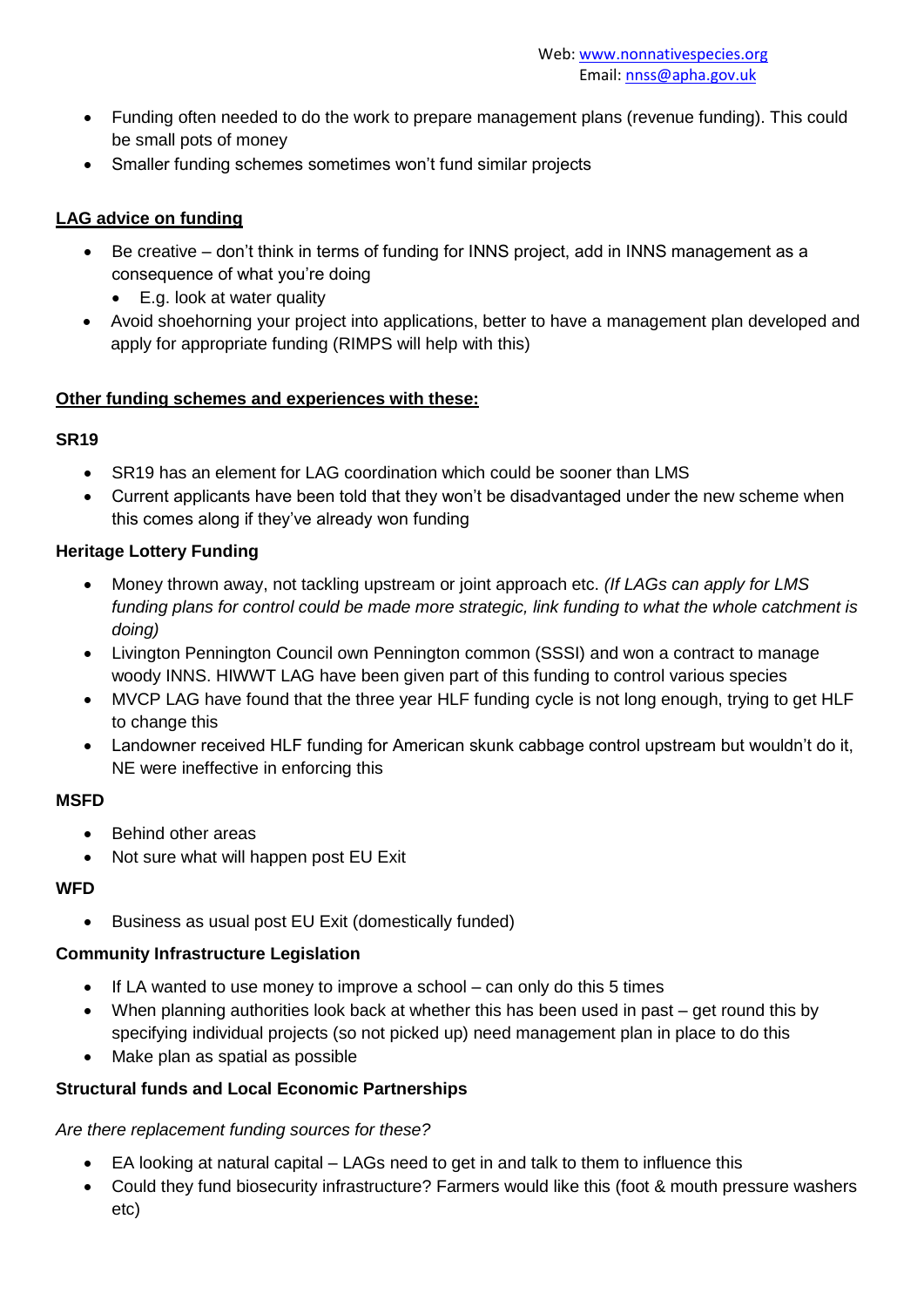# **Wales (Glastier?)**

- People policing agreements and agreeing funding are not aware what INNS are need to increase their knowledge, so that they look at catchment scale when processing agreement
- Farmers being told if they cut balsam before bird breeding season they will be penalised
- 150 m<sup>2</sup> minimum area for balsam coverage before bid considered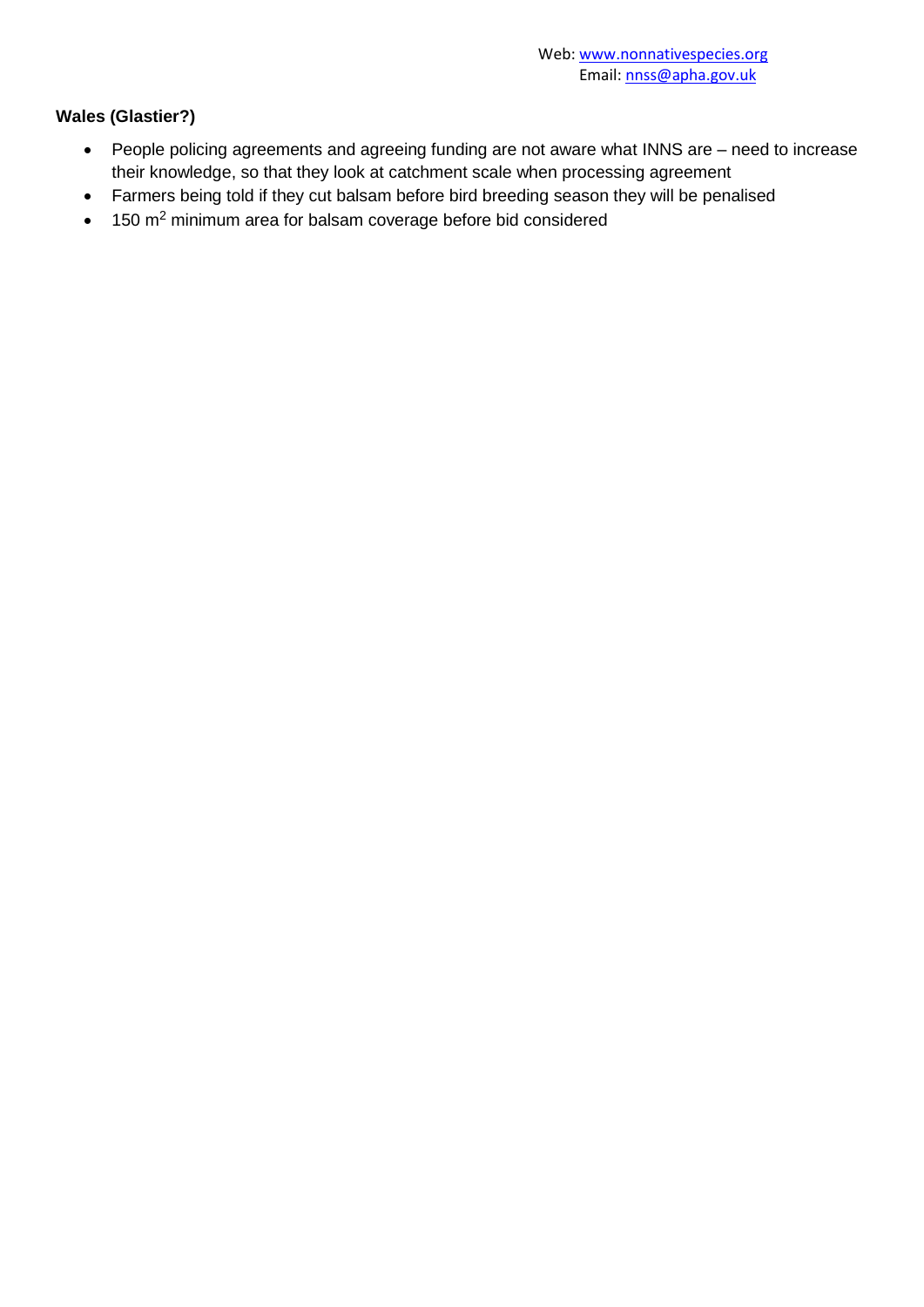# **Feedback**

**Attendees:** 42

**Number of forms received:** 24

**1. Are you directly involved in a local action project on non-native species?**

Yes: 18 No: 6

**2. Do you think the workshop was a worthwhile exercise? If yes please state which parts were most useful and if no, please suggest improvements.**

All answered 'yes', the workshop was a worthwhile exercise with the following parts most useful.

Discussing Land Management Support.

Open discussions, perhaps more next time?

Good discussion on potential funding opportunities.

Asian hornet update useful.

Best practice and knowledge shared in presentations useful.

Biosecurity event was excellent and lots of new ideas I hadn't thought about.

Learning new methods/techniques of INNS control.

Access to GB NNSS staff to discuss ideas.

Feeling a part of a community.

Learning about other projects and their progress as well as strategic plans for the future.

Great to hear a variety of presentations and what is happening around the country.

Meeting other people who are likeminded and involved with similar groups.

*Other comments about the workshop:*

Another excellent and very well thought out workshop.

Well organised, great programme.

Overall, brilliant!

Thank you for another excellent couple of days – the best days in the year in my opinion for meeting people, swapping ideas, getting up to date with law and policy and learning new ideas.

An update on legislation, policy and roles in Wales and Scotland would be useful.

My first attendance at the LAGs Workshop, very inspiring and useful - looking forward to next years!

# 3. **Do you have any suggestions for improvements to the NNSS website, in particular the Local Action Groups section?**

An interactive map of the area each LAG has.

It would be useful if documents submitted (eg Steering Group reports) could be put on the LAGs section of the website more quickly.

Good to have the photo gallery and ID sheets on the website, I use these a lot. Hopefully Nicola's ID sheets will go on the website soon?